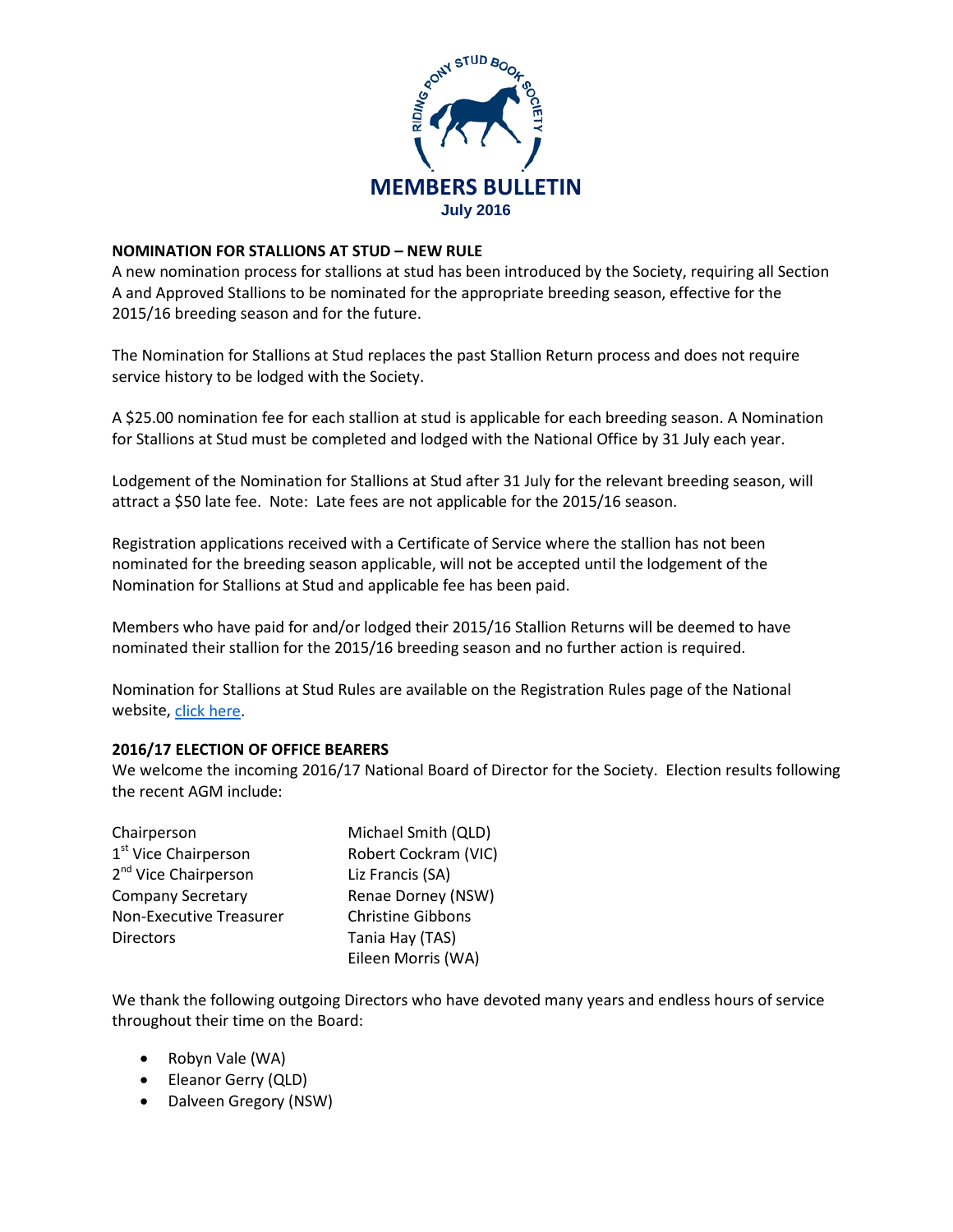Eleanor continues to be involved with the Society, Chairing the Annual and Member Development Committees. Eleanor also remains as the Chair of the QLD Committee.

Dalveen Gregory with her wealth of knowledge of the Stud Book continues to support the Editing Committee and her local State Committee.

Robyn Vale also remains on the WA State Committee.

The Society relies on the volunteer efforts of dedicated members to evolve and develop the Society. The RPSBS is very grateful for all Board and State Committee members for their continued loyalty and contributions.

#### **REQUEST FOR TENDER**

## **Provision of Office Management/Secretariat/Registry Services to the RPSBS**



### **2016 RIDING PONY ANNUAL**

The 2016 Annual is now at the printers and will be despatched to members in the coming weeks. A big thank you to Eleanor Gerry, Liz Francis and the team who have worked with tight deadlines to produce a wonderful record of the Riding Ponies and members achieving great results around Australia throughout 2015/16.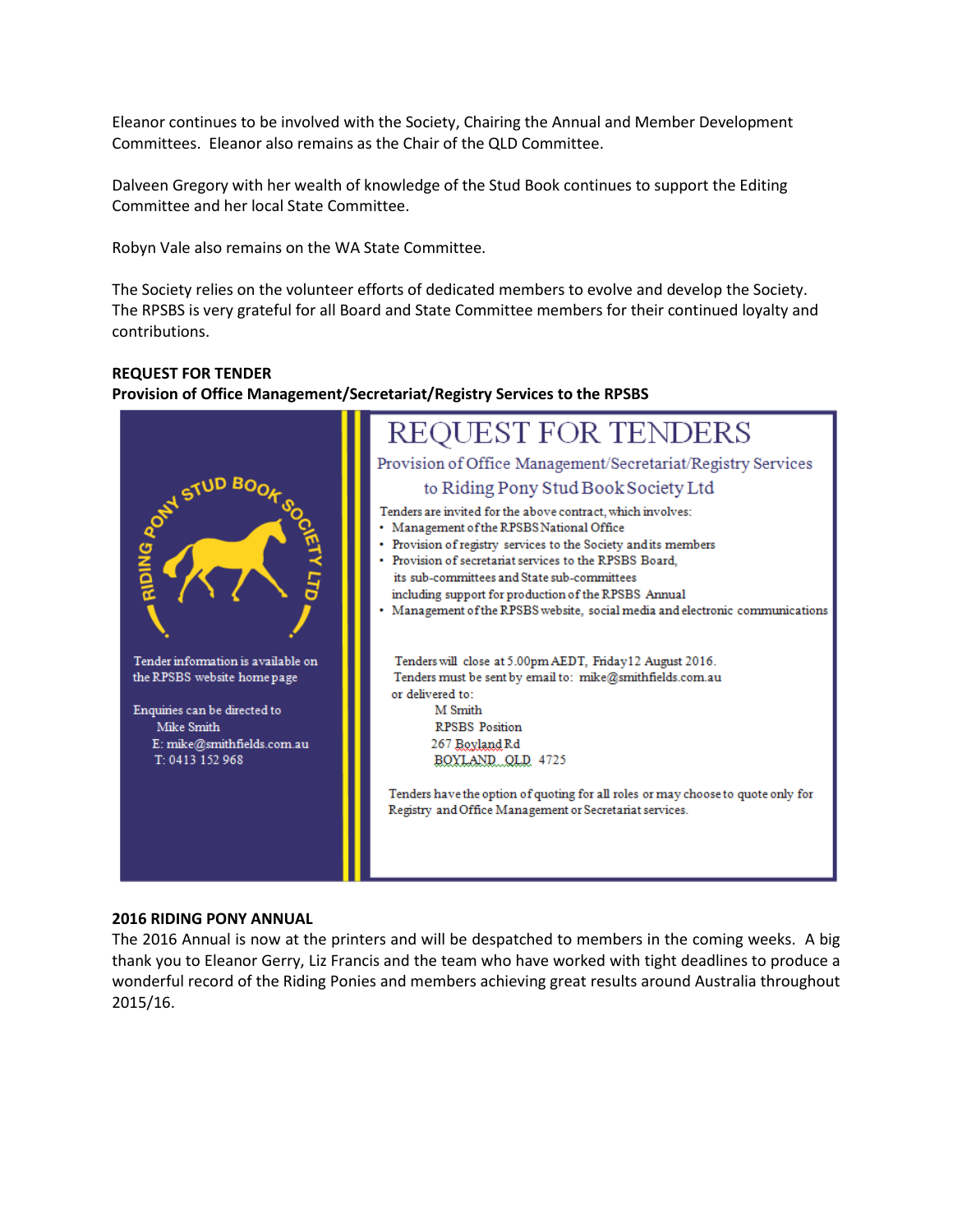## **JUDGES**

All Judge members on the Judges Panel are requested to ensure that their contact information is up to date ie, address, email, contact telephone, etc. Changes required should be advised to the National Office via email: [registrar@rpsbs.com.au.](mailto:registrar@rpsbs.com.au) The full Judges Panel register is available on the RPSBS National website: [click here.](http://www.rpsbs.com.au/national-judges.html)

### **WORKING WITH CHILDREN CHECKS**

A reminder to all Judges and volunteers who are involved with juniors that you must have a valid Working With Children Check. This is a mandatory requirement of the RPSBS from 1 July, 2017. Thank you to those Judges and members who have notified their details to the National Office to date.

#### **NEW HELMET STANDARDS**

All RPSBS members riding at RPSBS events must wear a correct safety helmet as detailed on the Horse Safety Australia website. For further information, [click here.](http://www.horsesafetyaustralia.com.au/)

## **REGISTRATION OF PREFIXES AND SUFFIXES**

All prefixes or suffixes must be registered with the Society. When registering a pony, a prefix is advisable but not mandatory.

A prefix or suffix is defined upon the lodgement of a Registration Application for a pony that uses the name (part of) of another pony already registered in the Stud Book by that owner.

Registration Applications referencing the same name (part of), will not be accepted until the prefix or suffix is registered.

A reminder that prefixes and suffixes must not duplicate that of another member, either by being spelt the same or pronounced similarly.

#### **2016/17 MEMBERSHIP RENEWALS**

Membership Renewals have now been issued and are steadily flowing into the National Office for processing. Thank you to those members who have promptly attended to payment.

If you have not received your renewal notice, please contact the National Office via email or telephone.

The RPSBS is currently looking to introduce an online membership renewal process that will be facilitated through the RPSBS Stud Book.

As a result, during 2016/17, the current membership cards that members are familiar with, will be transitioned out, to be replaced with a letter format that will be emailed directly to members.

When the new system comes online, automatic tax invoices will be issued. For memberships processed manually, the Membership Renewal notice is deemed to be your tax invoice and contains the standard information required by the ATO.

# **NEW MEMBERSHIP RULES AND REGULATIONS AND FEES**

New Membership Rules and Regulations and fees were introduced, effective 26 June, 2016. Full details are available on the Membership page of the National website.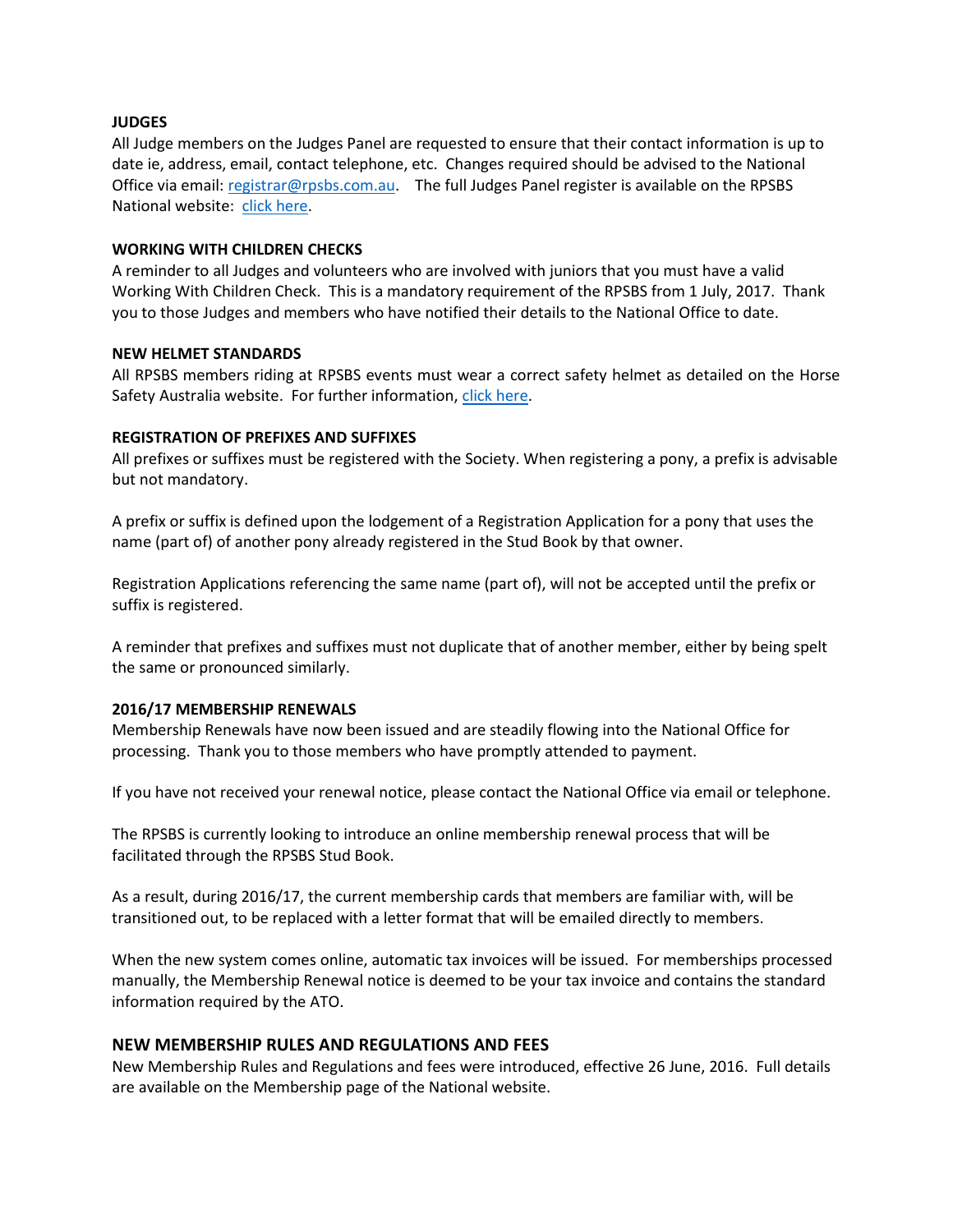# **SCHEDULE OF FEES**

| <b>Membership Type</b>    | <b>Annual Fee</b> |                                                                                                                                                                                                                                                                                                                                                                                                                                                                                                                                                                                                                                                                                                                                                                     |
|---------------------------|-------------------|---------------------------------------------------------------------------------------------------------------------------------------------------------------------------------------------------------------------------------------------------------------------------------------------------------------------------------------------------------------------------------------------------------------------------------------------------------------------------------------------------------------------------------------------------------------------------------------------------------------------------------------------------------------------------------------------------------------------------------------------------------------------|
| <b>Ordinary Member</b>    | \$110.00          | An Ordinary Member may register, transfer and carry out other<br>transactions with the Society. An Ordinary Member has voting<br>rights, has insurance coverage, receives a copy of the RPSBS<br>Annual and Member Bulletins.<br>They may also show their<br>registered horse(s) at events conducted under the rules of the<br>RPSBS.<br>A maximum of 2 participants may be added to an Ordinary<br>Membership and the additional Participant fee applies.<br>Ordinary Members under the age of 18 years must be<br>accompanied by a Nominee who holds a financial RPSBS<br>membership.                                                                                                                                                                             |
| <b>Family Member</b>      | \$160.00          | Family memberships provides for up to five members of the<br>same family and may consist of 2 adults and 3 children, or 1<br>adult and 4 children. All children must be from the same family<br>and aged under 18 years.<br>Each Family membership must have a Nominee who is the<br>authorised representative and who has voting rights. The<br>Nominee must be 18 years of age or over.<br>A Family Membership may register, transfer and carry out other<br>transactions with the Society. A Family Membership, has<br>insurance coverage, receives one copy of the RPSBS Annual and<br>Member Bulletins. They may also show their registered horse(s)<br>at events conducted under the rules of the RPSBS.                                                      |
| Joint / Business Member   | \$110.00          | Joint memberships can consist of two surnames only and<br>Business memberships must be a registered business name.<br>Each Joint / Business membership must have a Nominee (must<br>be over 18 years of age) who is the authorised representative<br>and who has voting rights. The non-authorised Joint or Business<br>representative must be added as a Participant and the additional<br>Participant fee applies.<br>A Joint / Business Member may register, transfer and carry out<br>other transactions with the Society, has insurance coverage,<br>receives one copy of the RPSBS Annual and Member Bulletins.<br>They may also show their registered horse(s) at events<br>conducted under the rules of the RPSBS.<br>Only one voting right per membership. |
| <b>Participant Member</b> | \$30.00           | Participants are additional members who are associated with a<br>membership (where applicable).<br>A participant can ride or handle a horse but cannot register a<br>horse in their own name.<br>Participant members have insurance coverage but do not have<br>voting rights and do not receive a copy of the Annual.                                                                                                                                                                                                                                                                                                                                                                                                                                              |